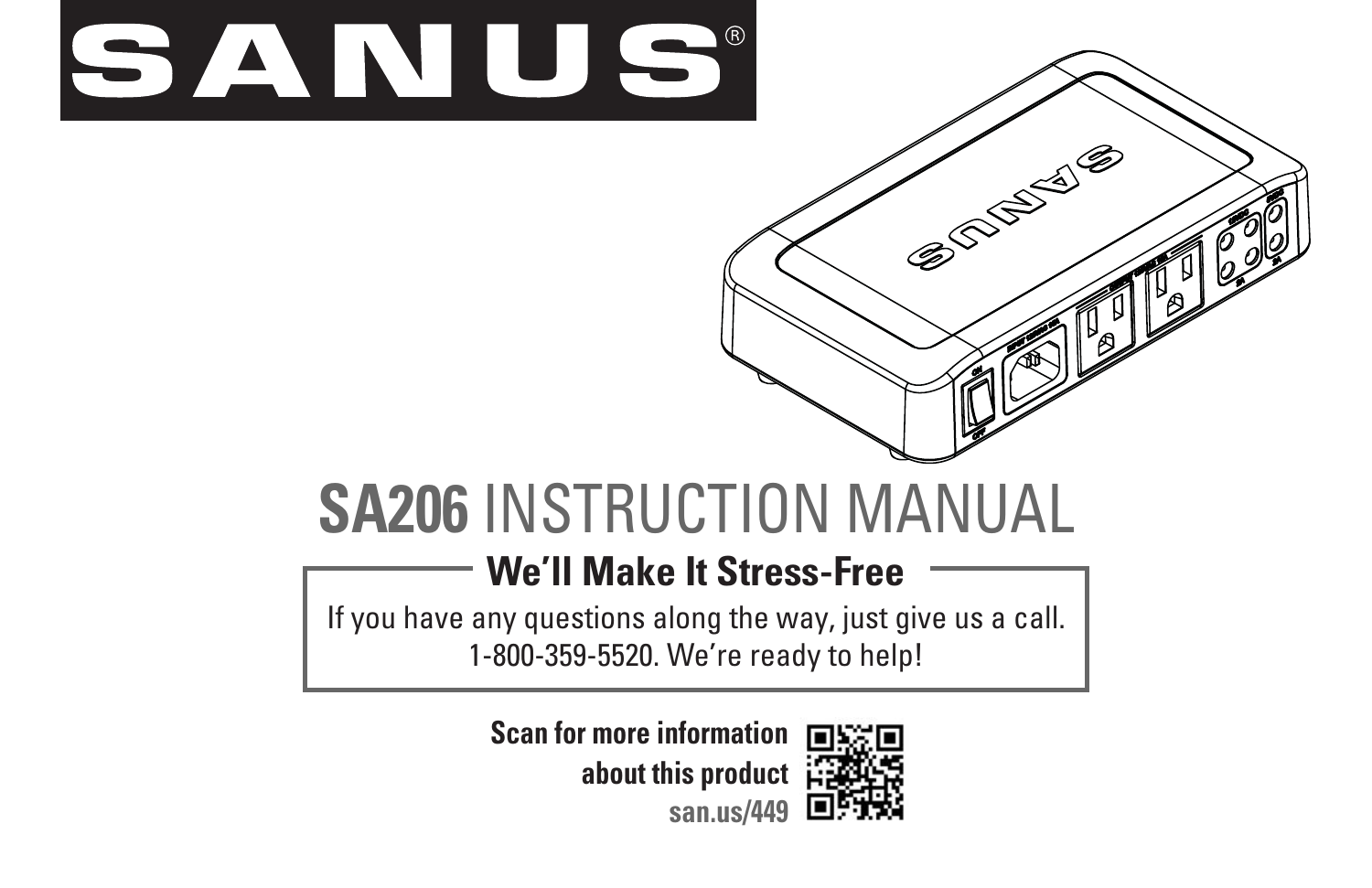### **Power Outlets**

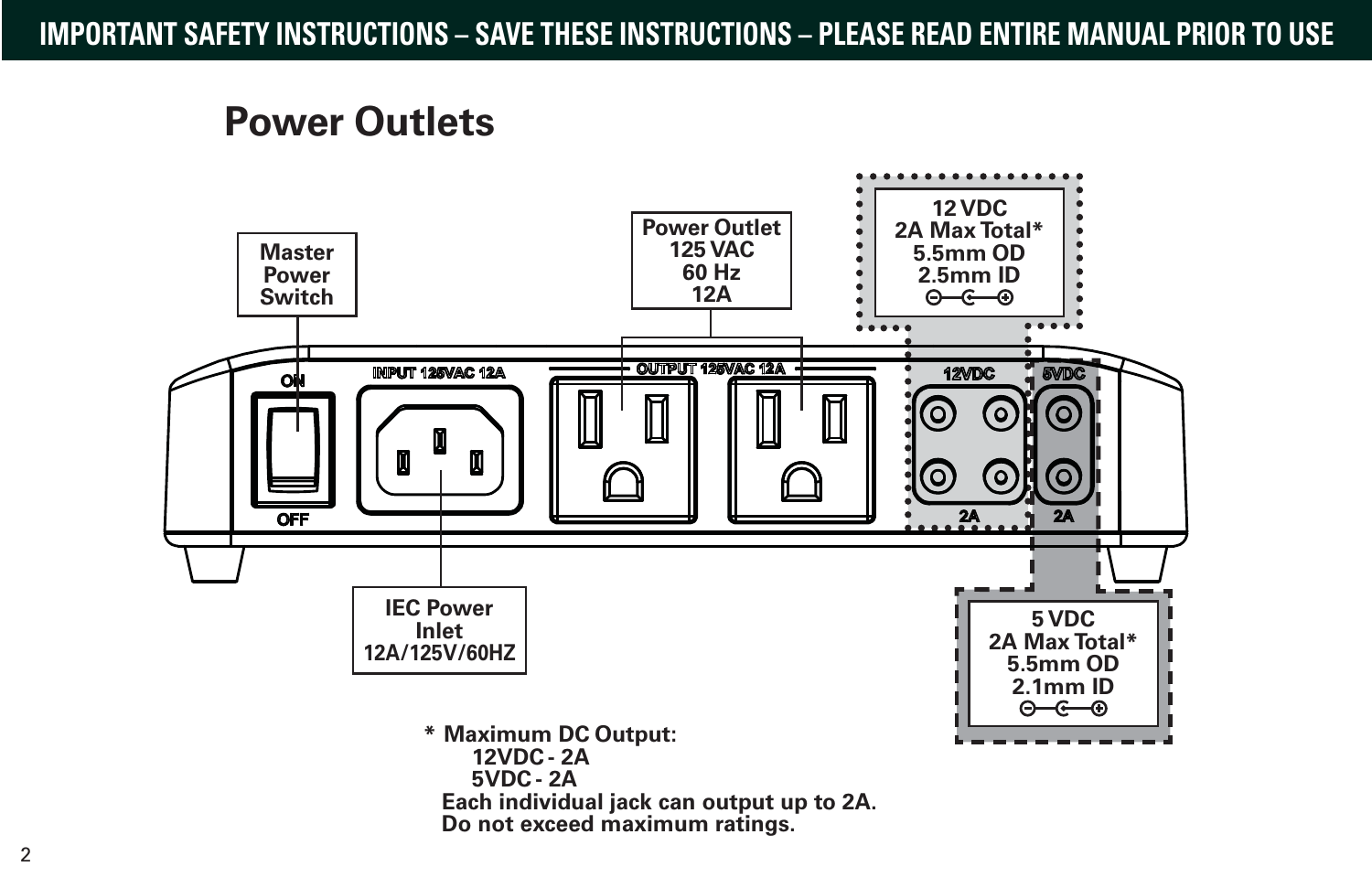#### **A CAUTION:** Avoid potential personal injuries and property damage!

- **●**To Reduce the Risk of Electric Shock - Use Only in Dry Locations Indoors!
- **●**The input plug of this power tap is intended to serve as the disconnect device, it shall be easily accessible and withdrawn.
- **●** This power center does not contain internal circuit breaker protection. INSTALLER MUST ensure that the input of this power center is connected individually to an electrical service panel that is protected with a UL Listed 20A (Maximum) circuit breaker for overload protection of the power center.
- **●**Not for use with ground-fault circuit-interrupter receptacles or receptacles with indicatior lights or controls.
- **●** To reduce the risk of fire or electric shock, do not use this device with a receptacle in which the slot openings to not align with the blades.
- **●** Do not install this device if there is not at least 30 feet (10 meters) or more of wire between the electrical outlet and the electrical service panel.
- **●**All accessories must be grounded.
- **●** Elevated Operating Ambient - If installed in a closed or multi-unit rack assembly, the operating ambient temperature of the rack environment may be greater than room ambient. Therefore, consideration should be given to installing the equipment in an environment compatible with the maximum ambient temperature (32-104°F/30-40°C) specified by the manufacturer.
- **●**Reduced Air Flow - Installation of the equipment in a rack should be such that the amount of air flow required for safe operation of the equipment is not compromised.
- **●**Circuit Overloading - Consideration should be given to the connection of the equipment to the supply circuit and the effect that overloading of the circuits might have on overcurrent protection and supply wiring. Appropriate consideration of equipment nameplate ratings should be used when addressing this concern.
- **●**Do not use this product for any purpose not explicitly specified by manufacturer.
- **●** If you do not understand these instructions, or have doubts about the safety of the installation, assembly or use of this product, contact Customer Service or call a qualified contractor.
- **●**Manufacturer is not responsible for damage or injury caused by incorrect assembly or use.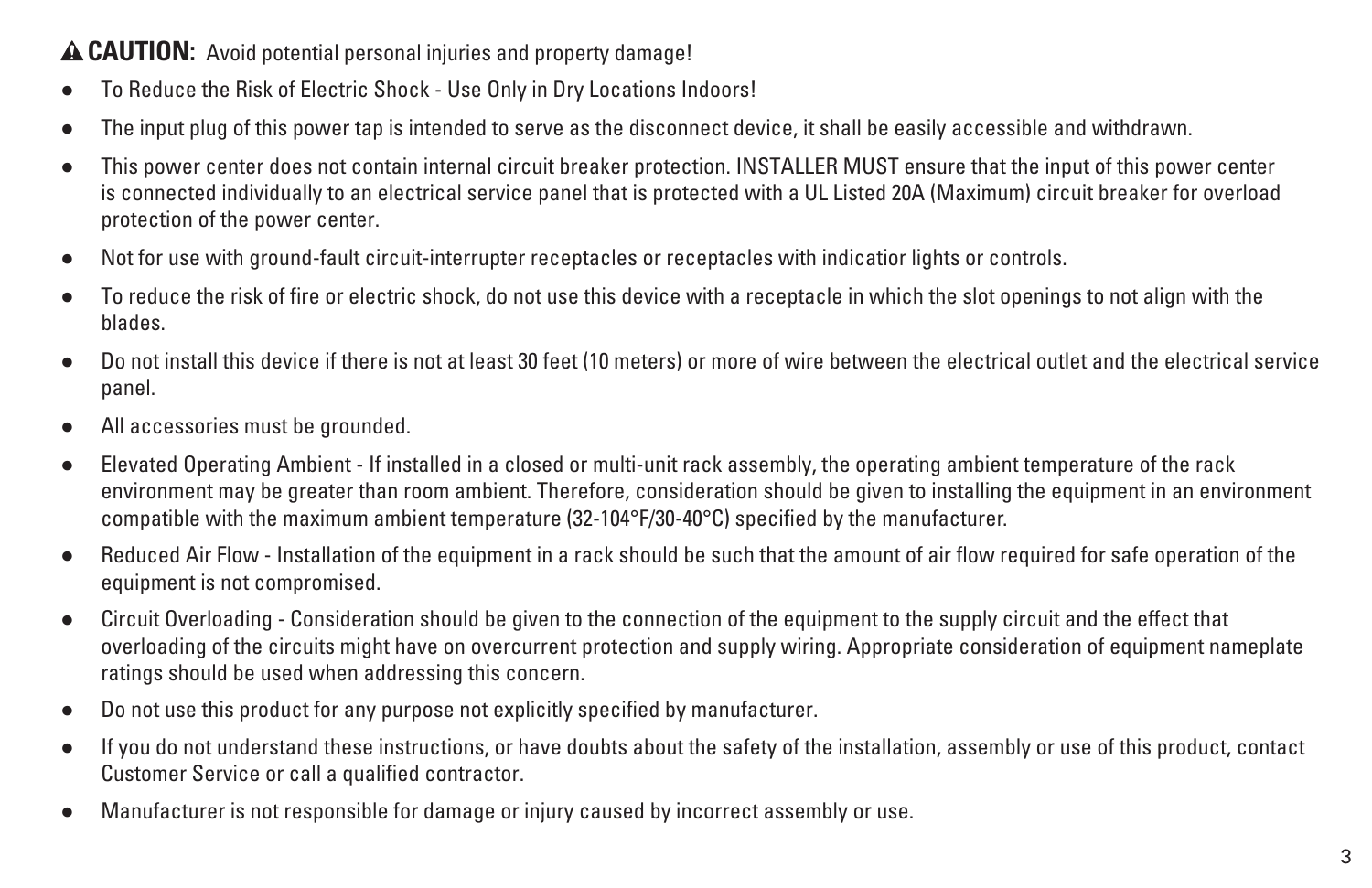#### **WARRANTY**

 The SA206 SANUS ECO-Mini™ Multi-volt Power Supply is covered by a five year product warranty against manufacturer's defects. If you have any questions or experience any problems with your Sanus product, please contact Sanus Customer Service.

### **Specifications**

- **●**Power Input Connection: IEC 320 C14 (Use power supply cord with NEMA 5-15P plug type only.)
- **●**1500 joule
- **●**EMI/RFI noise filtration
- **●**12A/125V/60Hz
- **●**Suppressed voltage rating: L-N 400V

**●**

### Outputs: **12 VDC 2A Max 5 VDC 2A Max** 12V == 2A Max<sup>\*</sup>

 5V 2A Max**\* \* Maximum DC Output: 12VDC - 2A 5VDC - 2A Each individual jack can output up to 2A. Do not exceed maximum ratings.**

### **Recommended Tools**

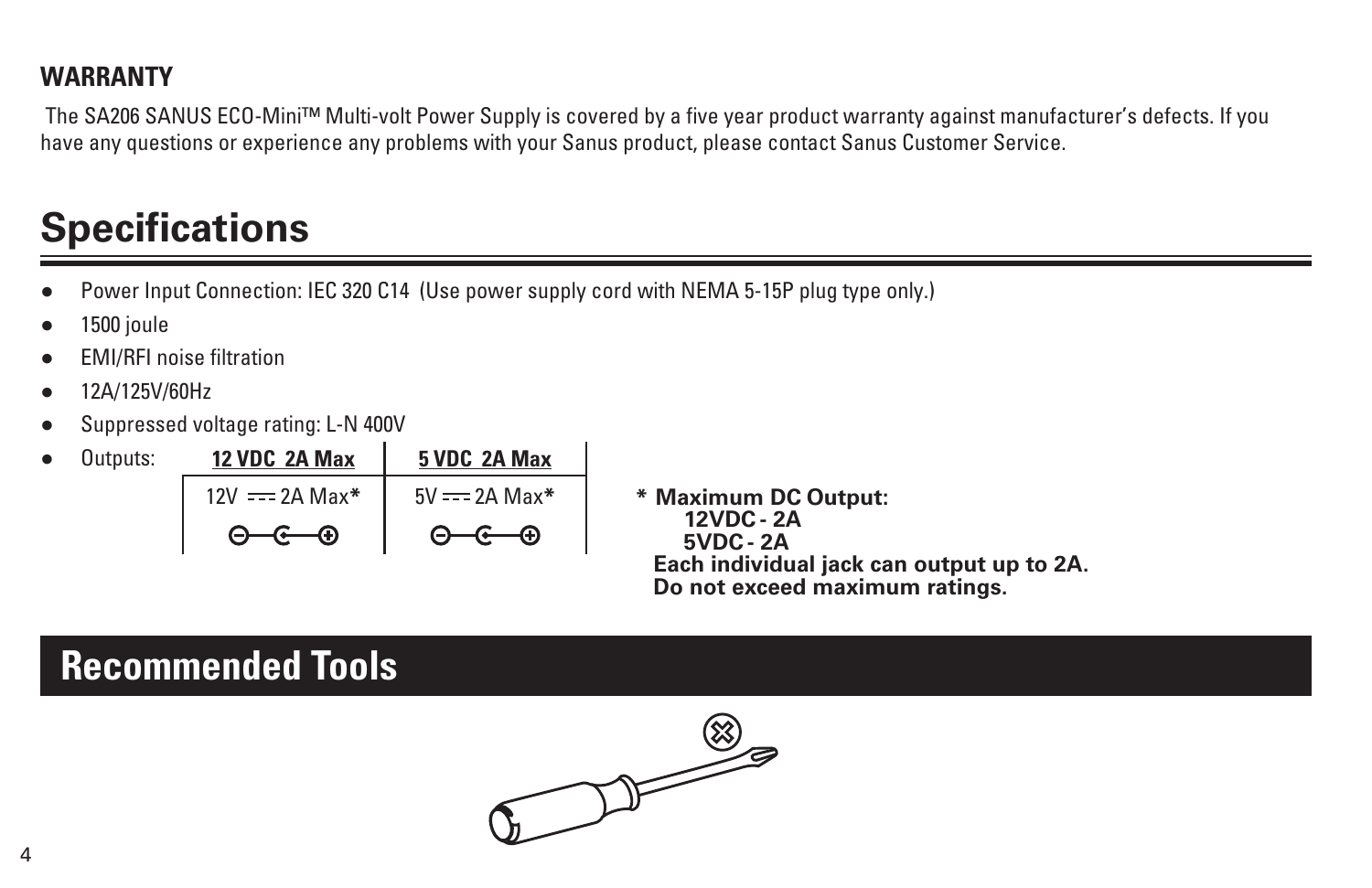### **Supplied Parts**

**WARNING:** This product contains small items that could be a choking hazard if swallowed.

Before starting assembly, verify all parts are included and undamaged. If any parts are missing or damaged, do not return the damaged item to your dealer; contact Customer Service. Never use damaged parts!

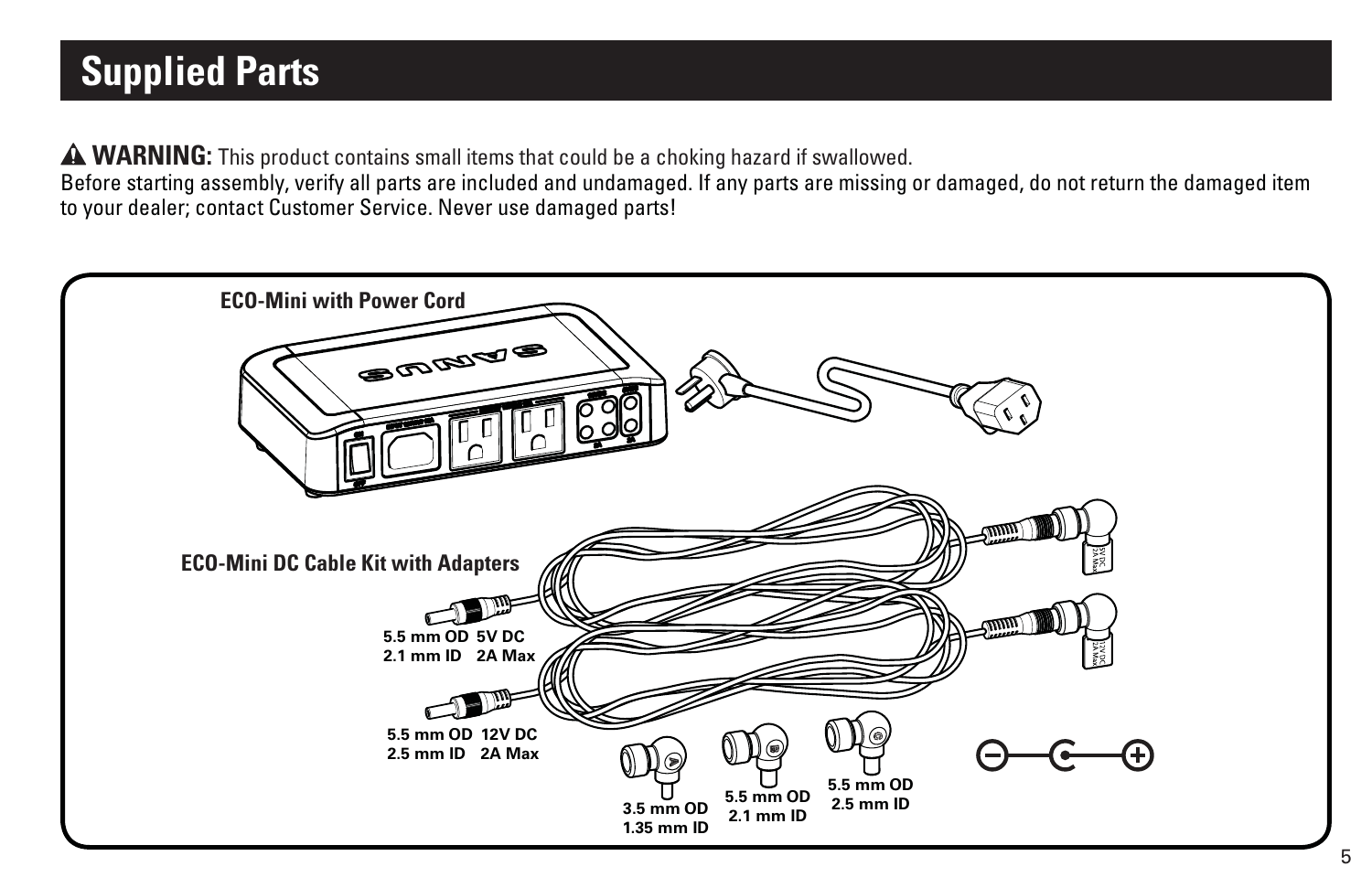### **ECO-Mini DC Cable Kit**

**When using DC power, test the cables and component adapters first.**

- 1. Does your component use 5V DC or 12V DC?
- 2. Does one of the three **Component Adapters** fit your component?

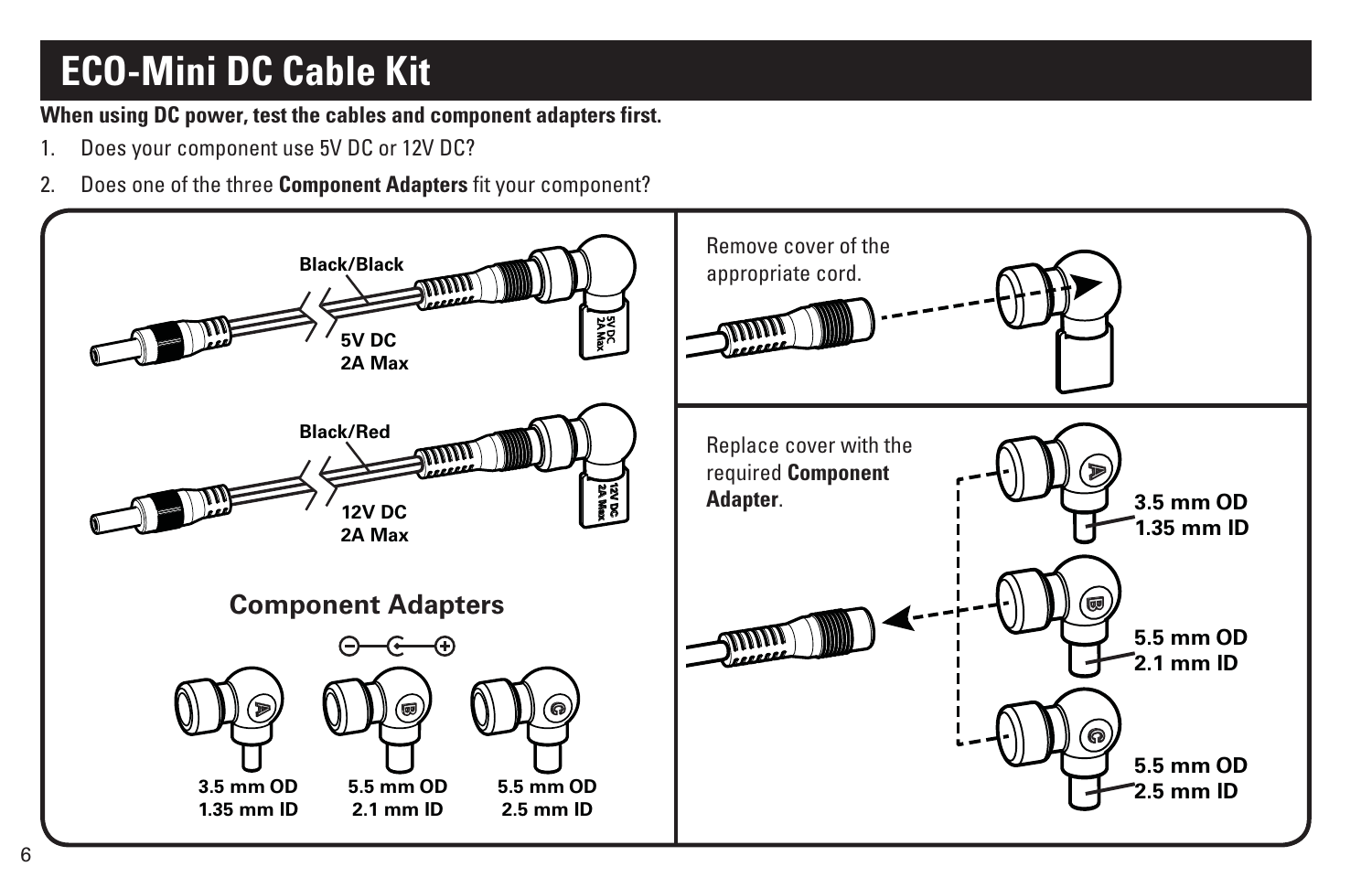### **Using ECO-Mini with SA808/SA809 (purchased separately) - Optional**

- 1. To use the ECO-Mini in the SA808 or SA809 in-wall boxes (purchased separately), first remove feet.
- 2. Fit the ECO-Mini into the ECO-Mini bracket supplied with the SA808 and SA809 (purchased separately).
- 3. Use two of the screws from the feet to secure the ECO-Mini in the bracket.



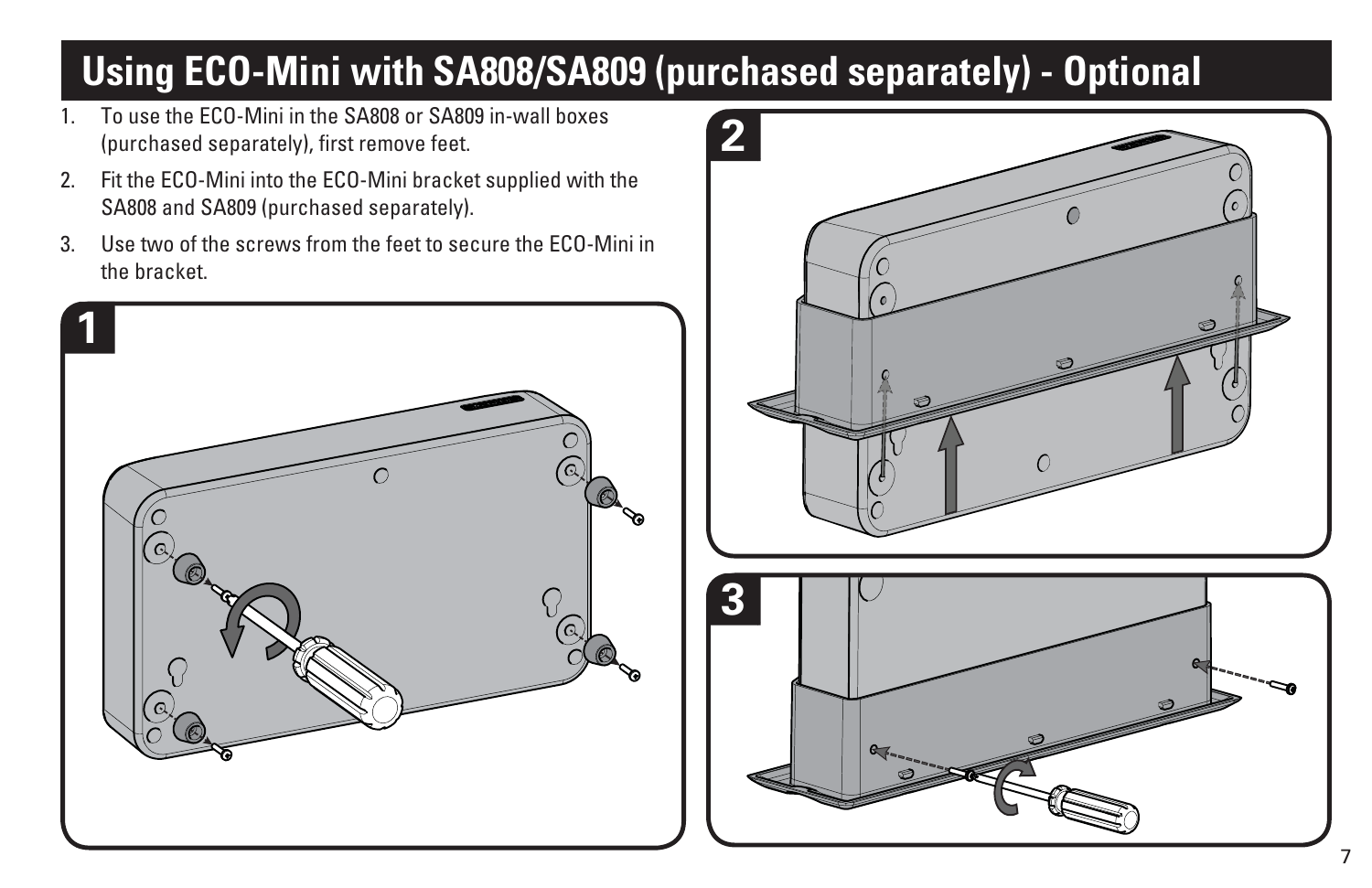### **Using ECO-Mini with SA808 and SA809 - Optional cont.**

4. Slide the ECO-Mini and bracket into the top of the housing of the SA808 or SA809. Lock the bracket into the housing by sliding it towards the corner until you feel it catch.

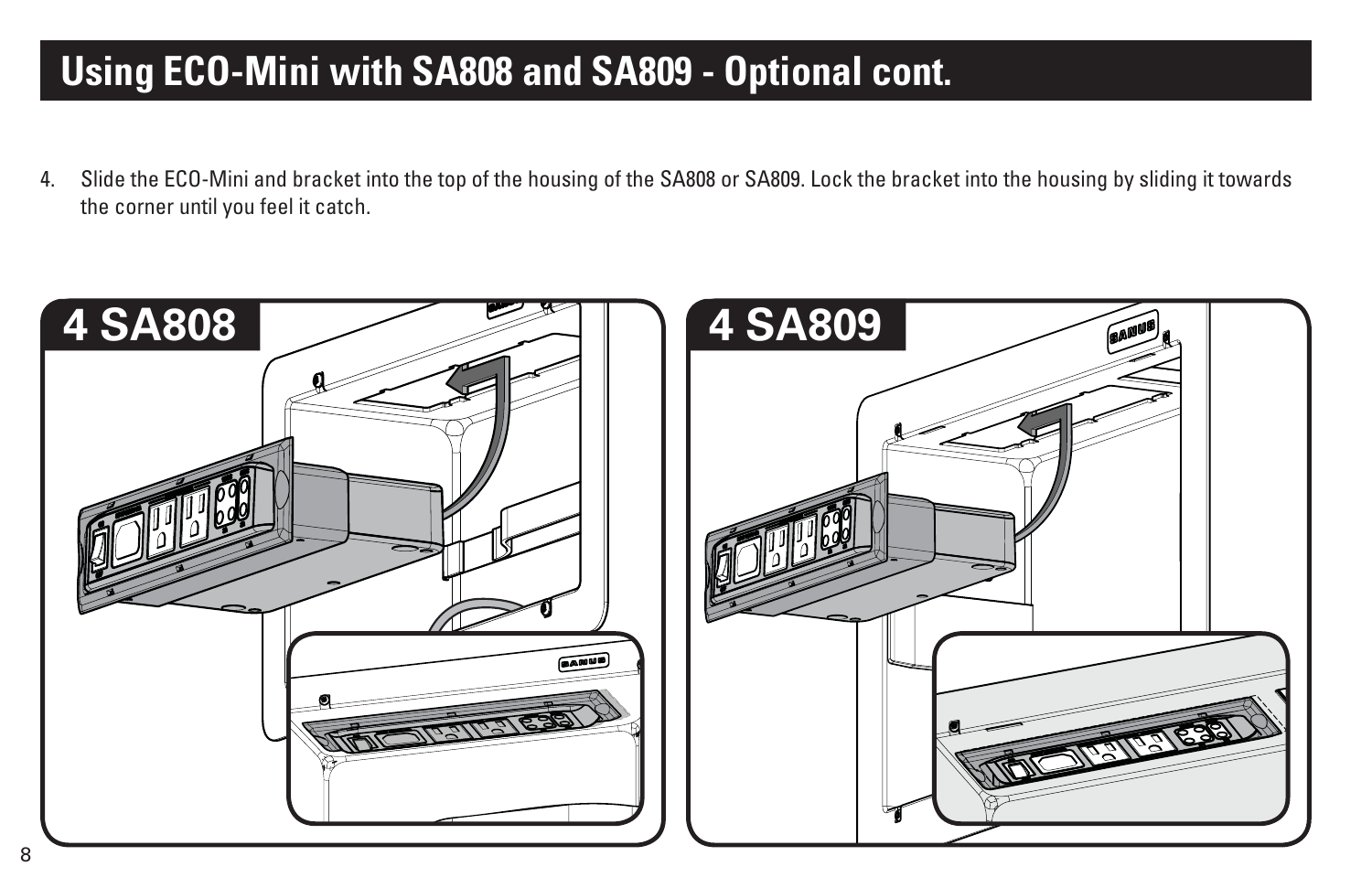### **Using ECO-Mini with SA808 and SA809 - Optional cont.**

5. Use the ECO-Mini power cord to supply power to the ECO-Mini.

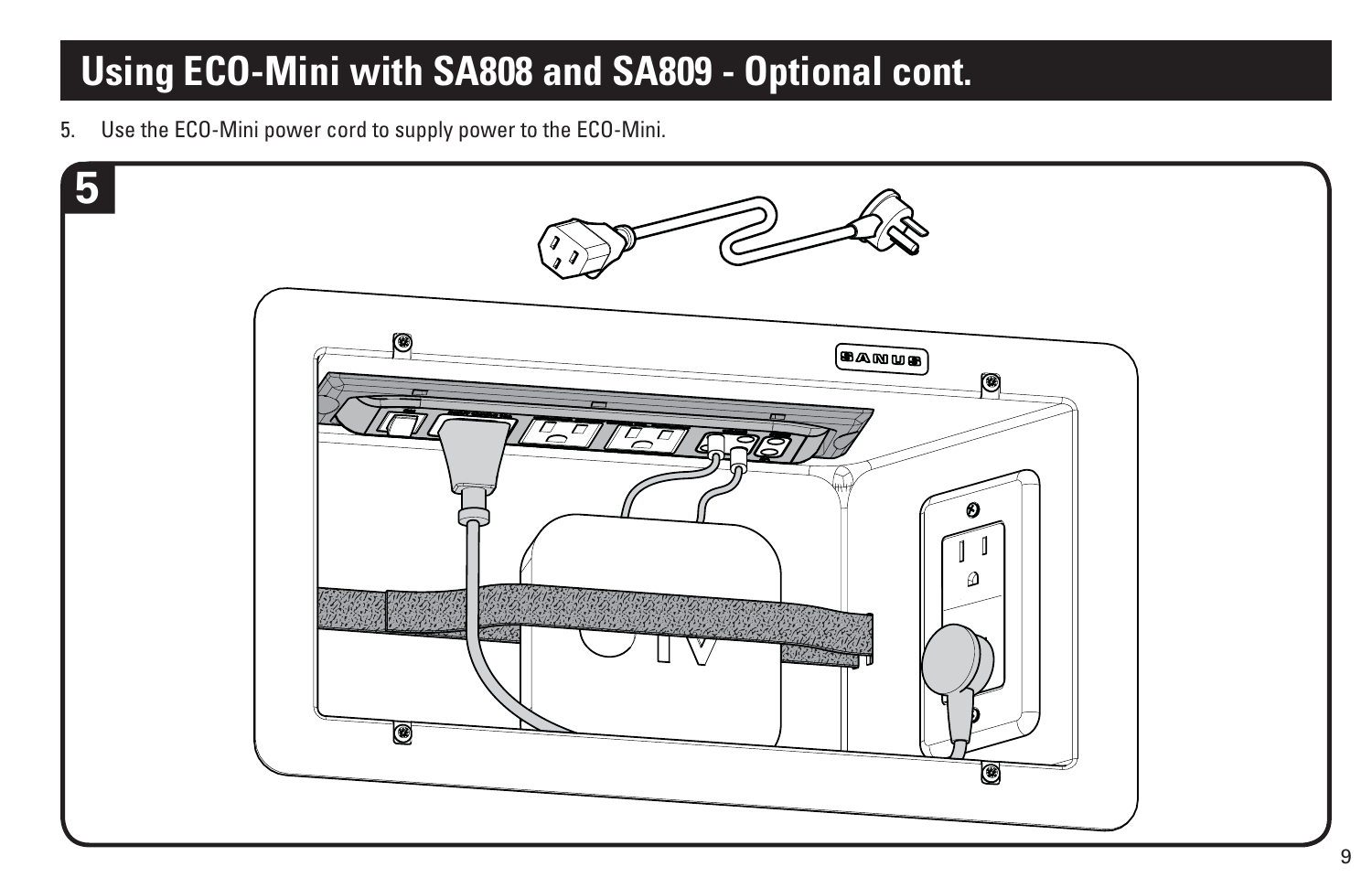To wall mount the ECO-Mini, first remove feet. Then hang the ECO-Mini using the keyhole slots on the bottom from nails or screws (not included) inserted in the wall. Nails or screws should be level and spaced 6.3 inches (160 mm) apart.

### **Using ECO-Mini on a Wall - Optional Using ECO-Mini on a Shelf - Optional**

The ECO-Mini can also be placed on a shelf or inside a rack. Do not remove feet.

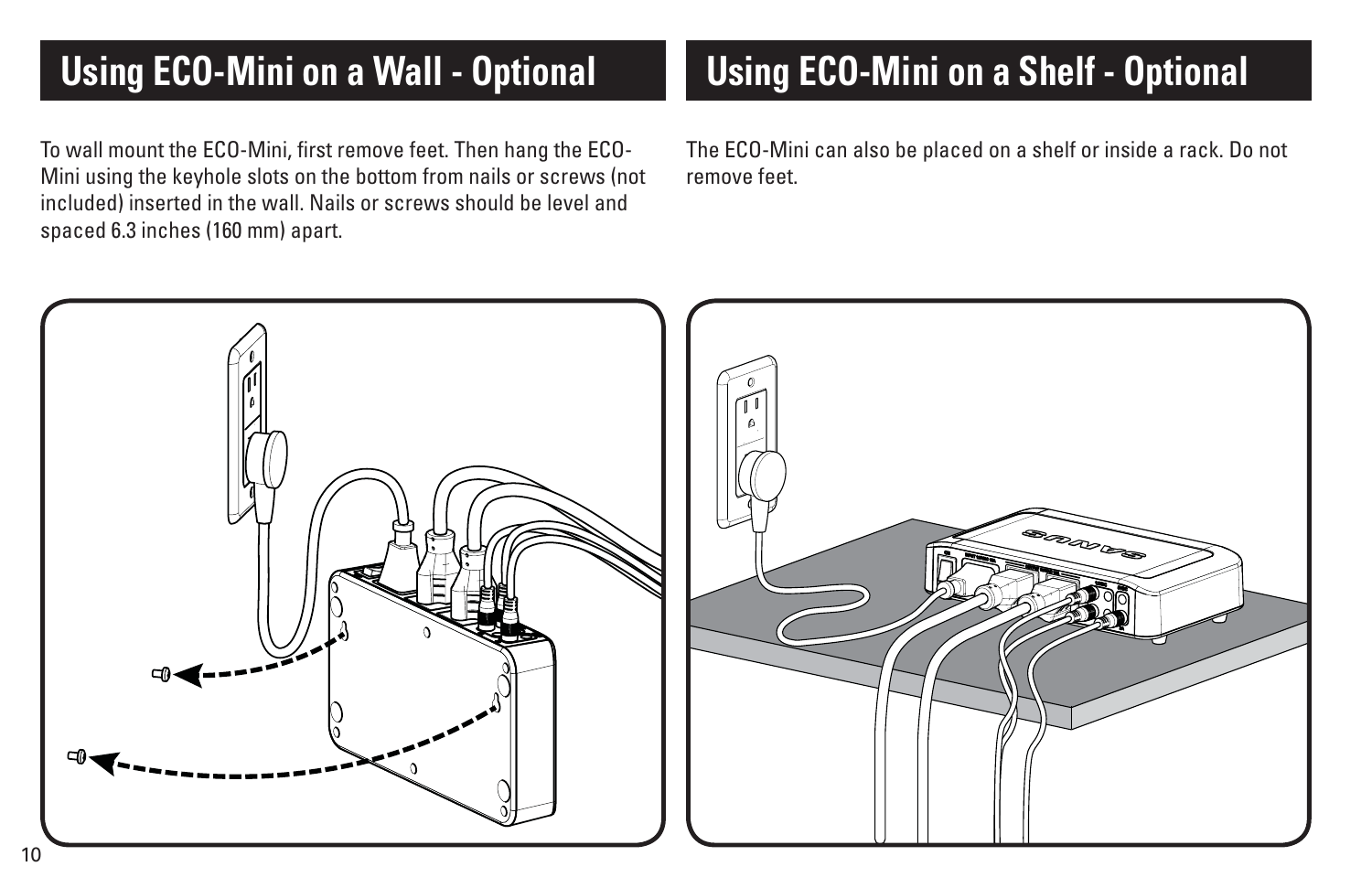### **Dimensions**



### **Troubleshooting**

#### **If you have no output power**

- 1. Make sure the unit is plugged into a functioning outlet.
- 2. Make sure the power switch is in the on position.
- 3. Turn the unit off for 30 seconds, turn it back on.

If it works, you are done.

If it does not, please call Customer Service.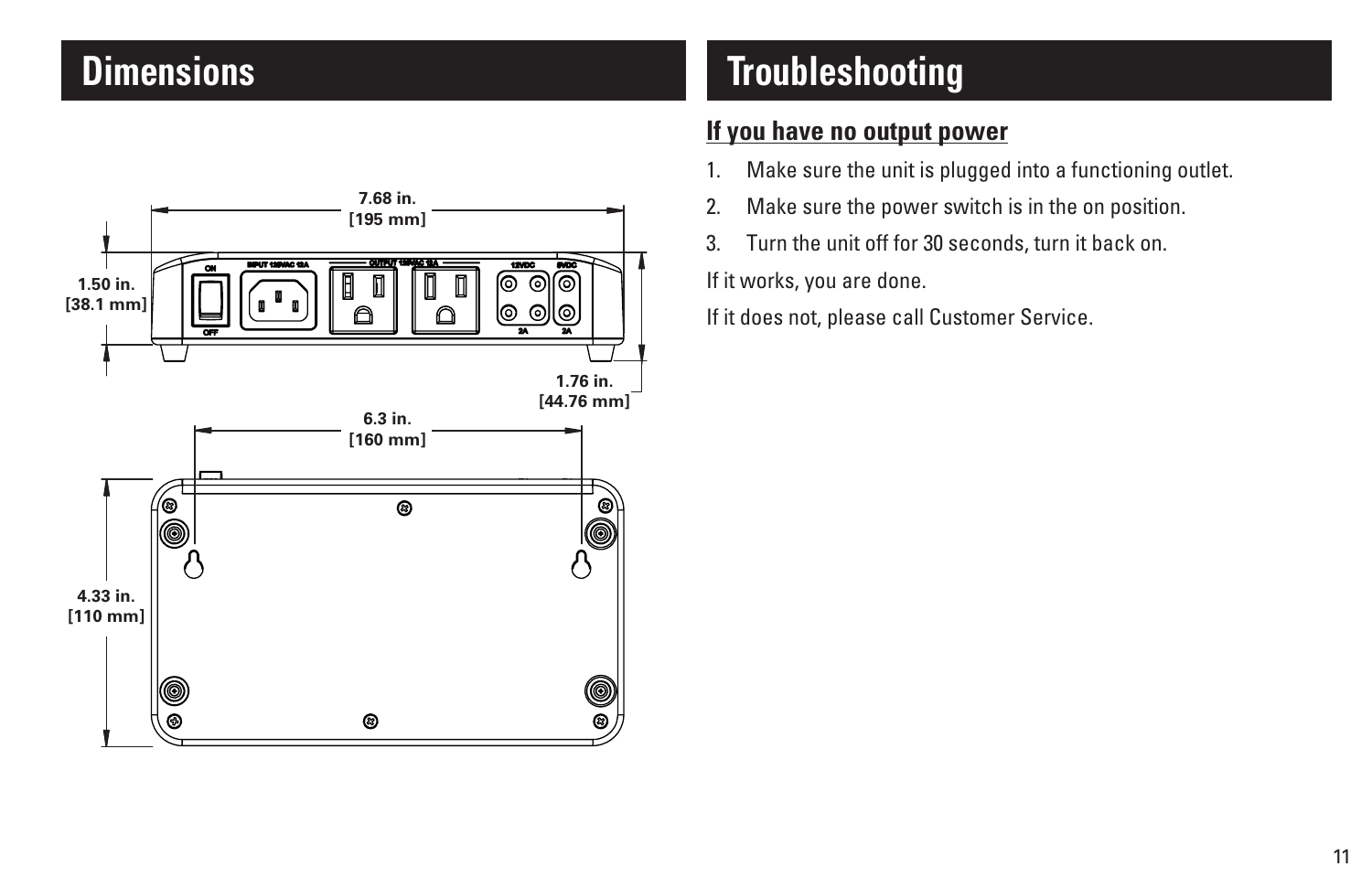### **ESPAÑOL**

#### **INSTRUCCIONES DE SEGURIDAD IMPORTANTES. CONSÉRVELAS. LEA TODO EL MANUAL ANTES DE UTILIZAR ESTE PRODUCTO.**

#### **PRECAUCIÓN:** Evite lesiones y daños materiales.

- **●Para reducir el riesgo de descarga eléctrica,** utilice este producto únicamente en lugares techados y secos.
- **●** El enchufe de este tomacorriente múltiple constituye su mecanismo de desconexión, por lo que deberá ubicarse en un lugar al que pueda accederse fácilmente para retirarlo.
- **●** Este centro de alimentación no cuenta con disyuntor interno. El INSTALADOR DEBE cerciorarse de que el enchufe de este centro de alimentación se conecte individualmente a un tablero eléctrico protegido por un disyuntor de 20 A (como máximo) aceptado por UL, a fin de que el centro esté protegido contra sobrecargas.
- **●**No se debe usar con tomacorrientes con interruptor de circuito por fallos de conexión a tierra.
- **●** Para reducir el riesgo de incendios y descargas eléctricas, no utilice este dispositivo con un tomacorriente en el que las ranuras no se alineen con los bornes.
- **●**No instale este dispositivo si no hay al menos 10 metros (30 pies) o más de cable entre el tomacorriente y el tablero eléctrico.
- **●**Todos los accesorios deben estar conectados a tierra.
- **●** Temperatura de funcionamiento elevada – Si se instala el producto en un bastidor cerrado o con múltiples unidades, la temperatura de funcionamiento puede resultar superior a la temperatura de la habitación. Por lo tanto, considere instalar el equipo en una habitación compatible con la temperatura ambiente máxima (0 °C a 40 °C/32 °F a 104 °F) que especifica el fabricante.
- **●** Flujo de aire reducido – La instalación del equipo en un bastidor debe realizarse respetando el volumen de flujo de aire requerido para el manejo seguro del equipo.
- **●** Sobrecarga del circuito – La conexión del equipo al circuito de alimentación debe realizarse teniendo en consideración el efecto que podría ocasionar la sobrecarga de los circuitos sobre la protección contra sobretensión y el cableado eléctrico. Por lo tanto, deben tenerse en cuenta los valores indicados en la placa de identificación del equipo.
- **●**No utilice este producto para ningún otro propósito que no sea el especificado explícitamente por el fabricante.
- **●** Si no entiende las instrucciones o si tiene dudas acerca de la seguridad de la instalación, del ensamblado o del uso del producto, póngase en contacto con el servicio de atención al cliente o llame a un técnico calificado.
- **●**El fabricante no se responsabiliza por ningún daño o lesión resultante del montaje incorrecto o de uso indebido.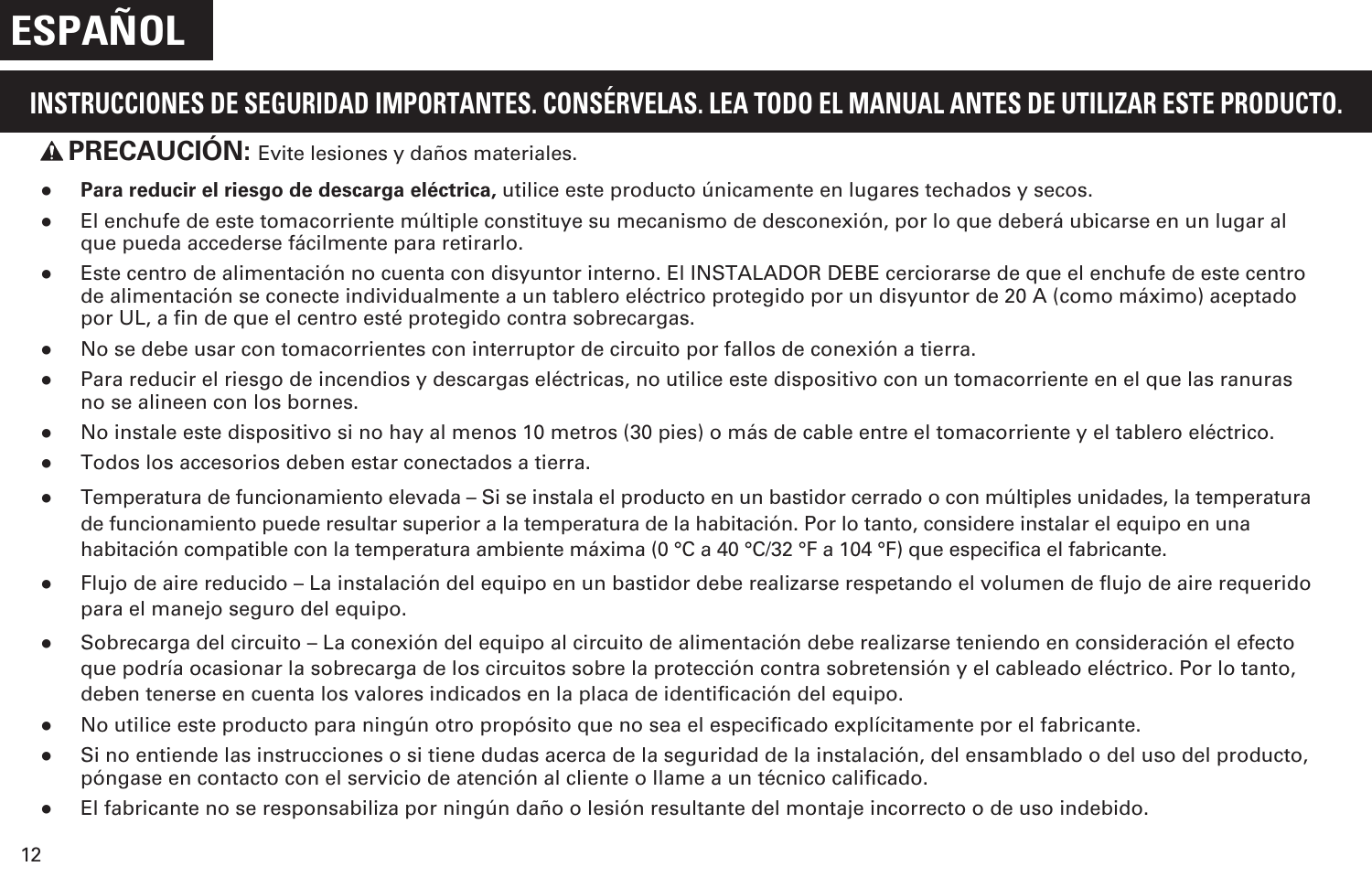### **GARANTÍA**

**ESPAÑOL** 

La fuente de alimentación multivoltaje SANUS ECO-Mini™ SA206 tiene una garantía de cinco años contra defectos de fabricación. Si tiene alguna pregunta o inconveniente con este producto, póngase en contacto con el servicio de atención al cliente de Sanus.

#### **Especificaciones**

- **●**Conector de alimentación: IEC 320 C14 (Utilice un cable de alimentación con el único tipo NEMA 5-15P.)
- **●**1500 julios
- **●**Filtración de ruido EMI/RFI
- **●**12A/125V/60Hz
- **●**Capacidad de protección contra sobretensión: L-N 400 V



#### **Piezas suministradas Ver página 3**

**ADVERTENCIA:** Este producto contiene piezas pequeñas que, si fuesen tragadas, podrían producir asfixia. Antes de iniciar el ensamblaje, compruebe que todas las piezas estén incluidas y en buenas condiciones. Si faltan piezas o alguna está dañada, no devuelva el artículo al distribuidor; póngase en contacto con el servicio de atención al cliente. Nunca utilice piezas deterioradas.

#### **Kit de cables de CC ECO-Mini**

**Antes de usar energía de CC, pruebe los cables y adaptadores de los componentes.**

- 1. *i* Su componente usa 5V o 12V de CC?
- 2. ¿Alguno de los tres **Adaptadores de componentes** coincide con su componente?

Retire la cubierta del cable apropiado.

Vuelva a colocar la cubierta con el **Adaptador del componente** que se requiera.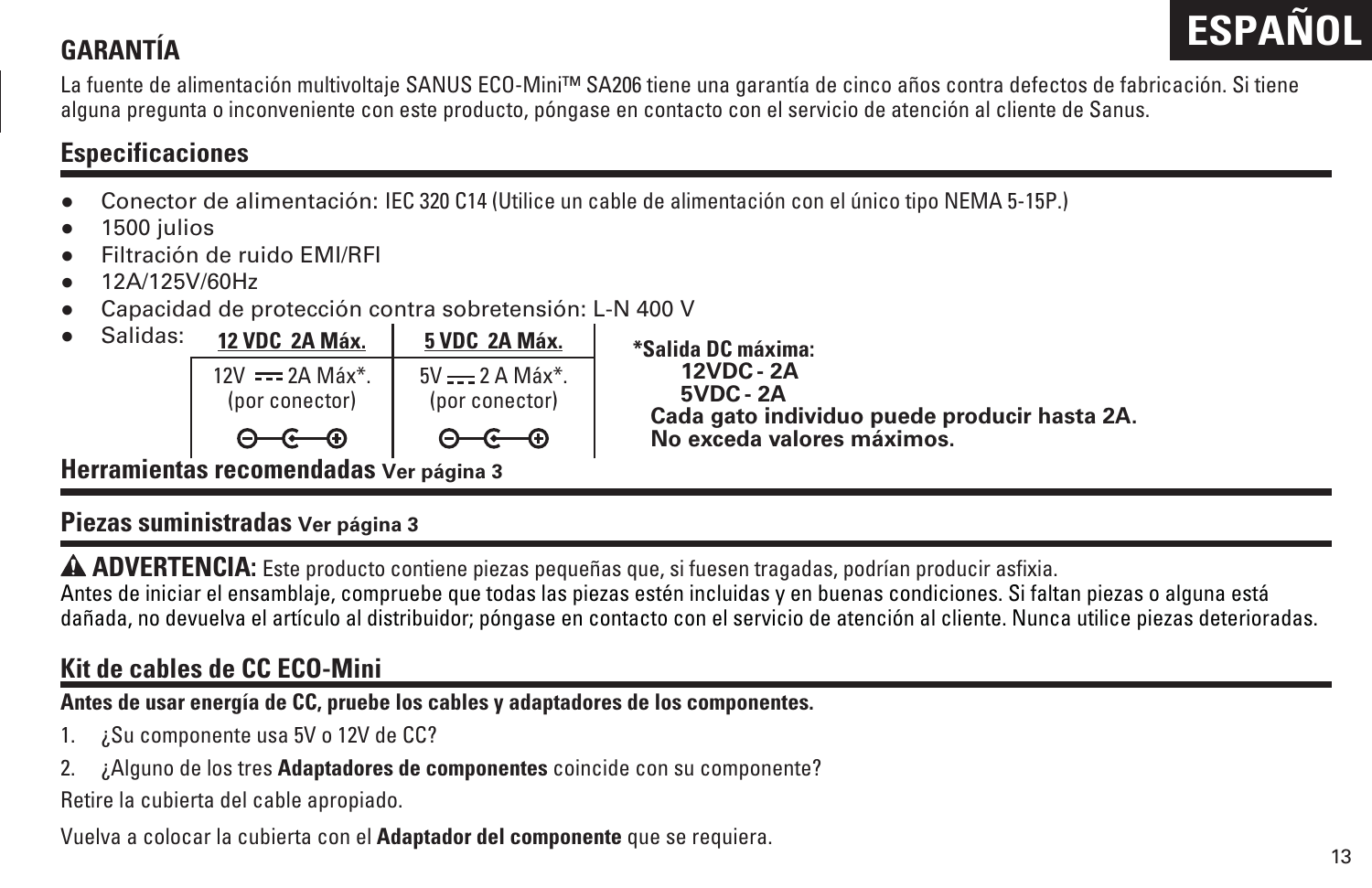### **ESPAÑOL**

#### **Uso del ECO-Mini con SA808/SA809 (se vende por separado) - Opcional**

- 1. Para usar ECO-Mini en cajas empotradas SA808 o SA809 (se vende por separado), primero debe retirar la base.
- 2. Coloque ECO-Mini en la placa de sujeción del ECO-Mini incluida con SA808 y SA809 (se vende por separado).
- 3. Use 2 de los tornillos de la base para asegurar el ECO-Mini en la placa de sujeción.
- 4. Deslice el ECO-Mini y la placa de sujeción hacia la parte superior de la carcasa de SA808 o SA809. Bloquee la placa de sujeción en la carcasa. Para ello, deslícela hacia la esquina hasta que se enganche.
- 5. Use el cable de alimentación ECO-Mini para suministrarle electricidad al ECO-Mini.

#### **Uso del ECO-Mini sobre una pared - Opcional**

Para montar el ECO-Mini en la pared, primero retire la base. Luego cuelgue el ECO-Mini usando las ranuras de la parte inferior con clavos o tornillos (no se incluyen) insertados en la pared. Los clavos o tornillos se deben nivelar y colocar a una distancia de 160 mm (6.3") uno de otro.

#### **Uso del ECO-Mini sobre una repisa - Opcional**

También puede colocar el ECO-Mini en una repisa o dentro de un bastidor. No retire la base.

#### **Dimensiones**

#### **Resolución de problemas**

#### **Si no tiene potencia de salida**

- 1. Asegúrese de que la unidad esté conectada a un tomacorriente que funcione.
- 2. Asegúrese de que la llave de encendido esté en la posición de encendido.
- 3. Apague la unidad por 30 segundos y vuelva a encenderla.

#### Si funciona, habrá finalizado.

En caso contrario, llame al servicio de atención al cliente.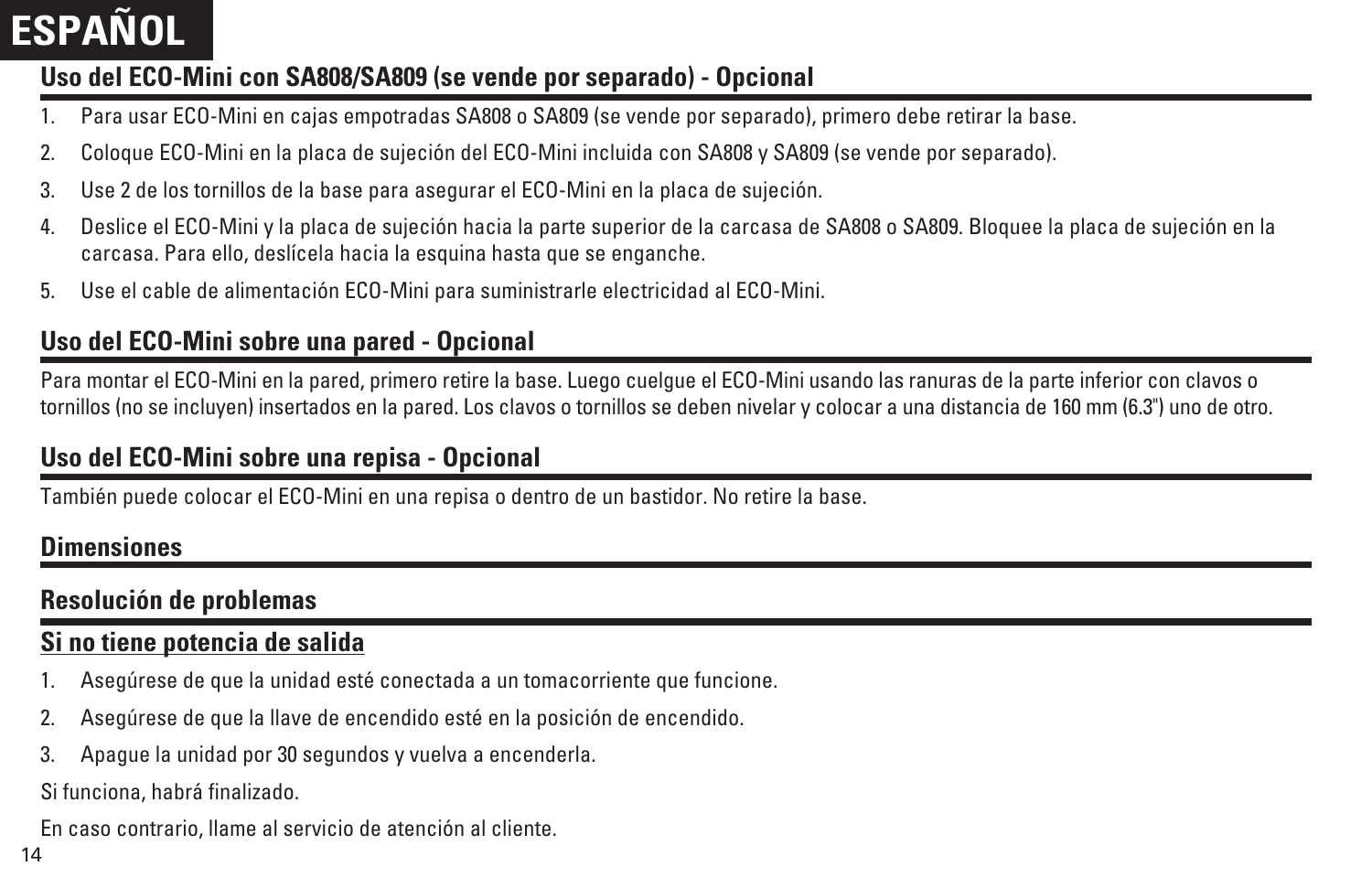## **ESPAÑOL**